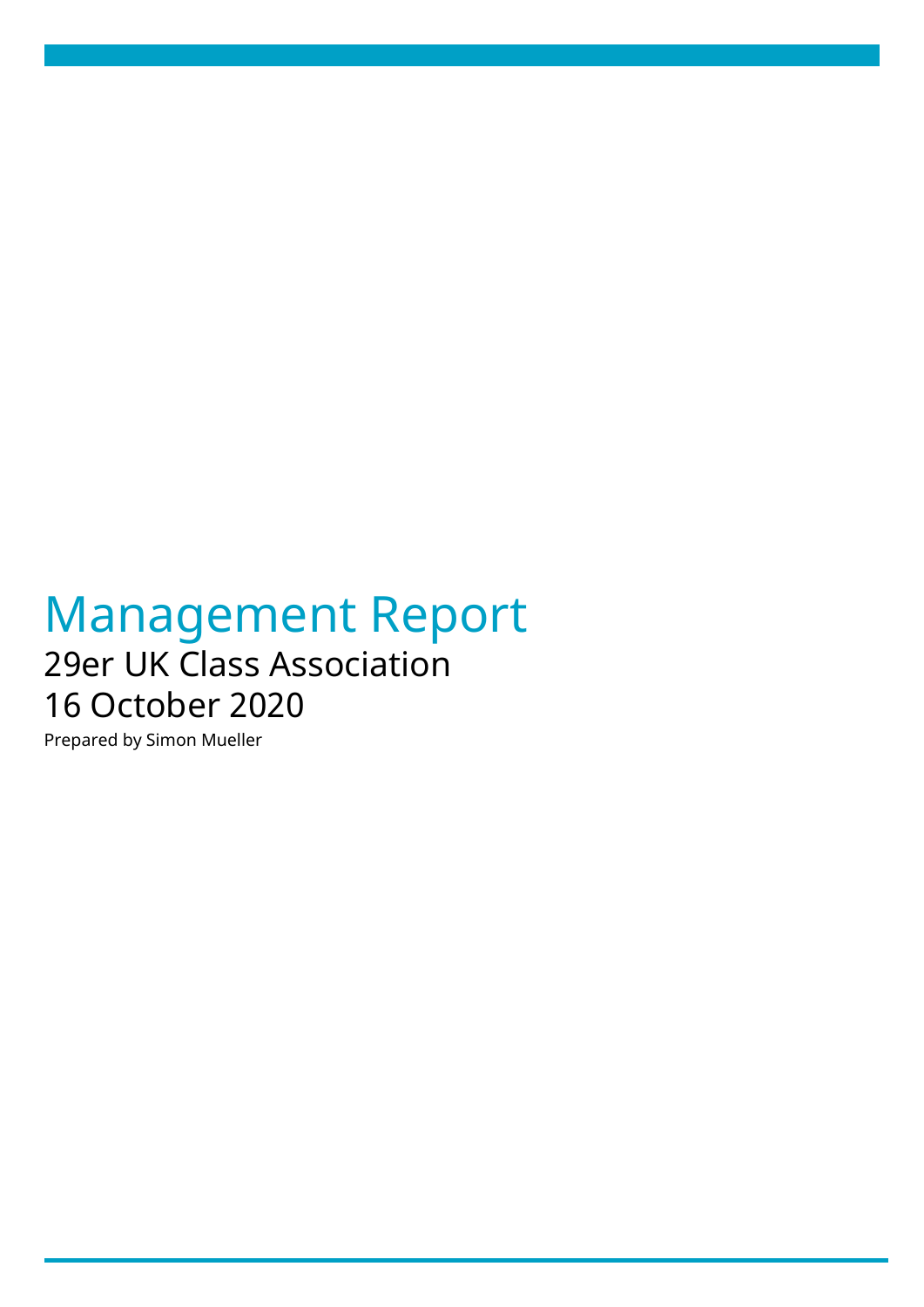# **Contents**

| <b>Profit and Loss</b> |  |
|------------------------|--|
| <b>Balance Sheet</b>   |  |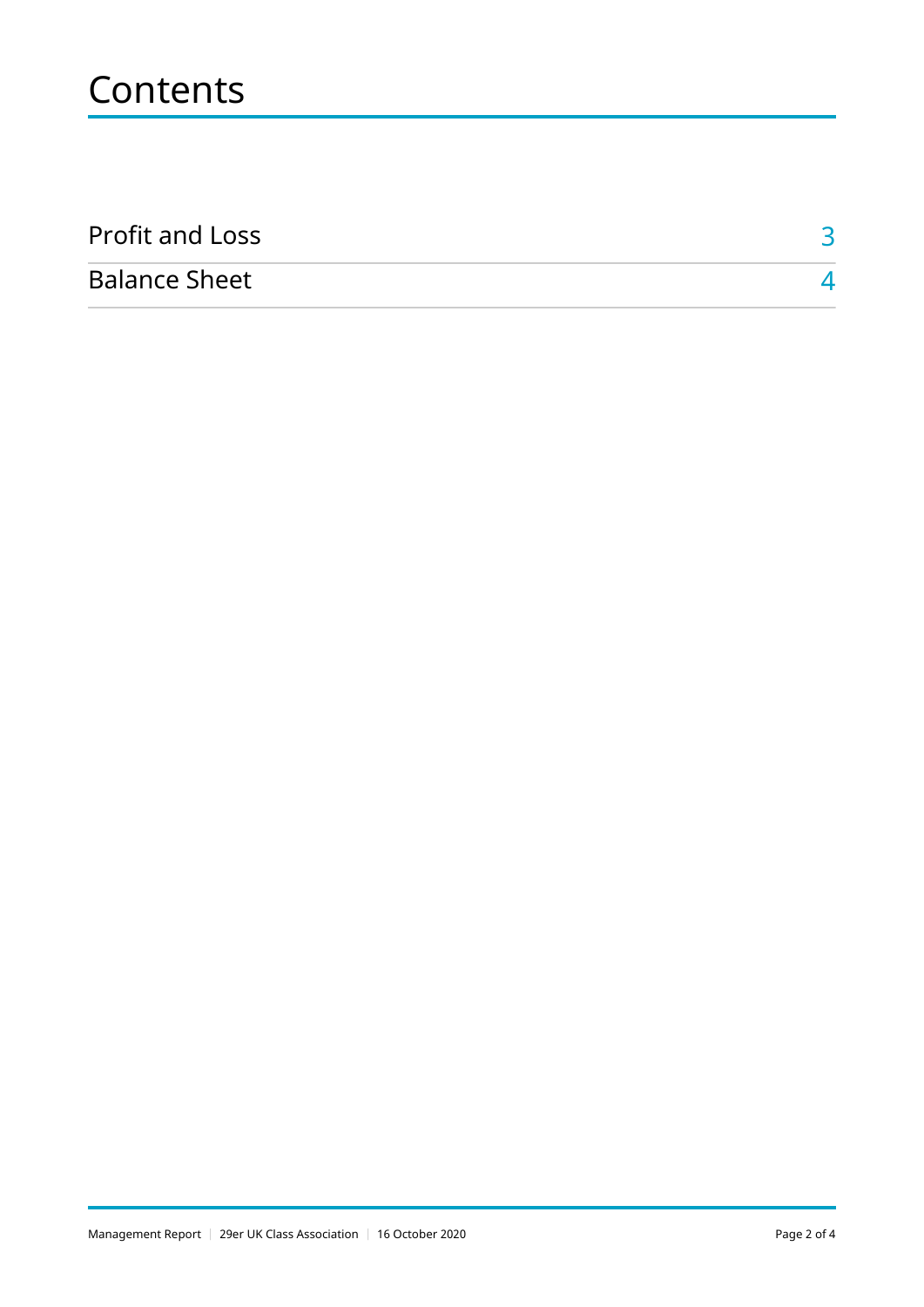### <span id="page-2-0"></span>29er UK Class Association For the 12 months ended 31 August 2020

|                                 | Aug-20   | <b>Aug-19</b> | Aug-18 | Total     |
|---------------------------------|----------|---------------|--------|-----------|
| <b>Income</b>                   |          |               |        |           |
| Europeans                       | ÷,       |               | 4,195  | 4,195     |
| Income - Bank Interest Received | 21       | 31            | 10     | 61        |
| Income - Events                 | 21,924   | 44,937        | 51,051 | 117,912   |
| Income - Grant                  | 9,500    | 1,458         | 13,250 | 24,208    |
| Income - Membership             | 7,439    | 5,210         | 7,729  | 20,377    |
| Income - Sponsorship            | 695      | 905           | 680    | 2,280     |
| Income - Training               | 30,945   | 27,430        | 19,360 | 77,735    |
| Worlds                          |          |               | 2,424  | 2,424     |
| <b>Total Income</b>             | 70,524   | 79,971        | 98,698 | 249,192   |
| <b>Gross Profit</b>             | 70,524   | 79,971        | 98,698 | 249,192   |
| <b>Less Operating Expenses</b>  |          |               |        |           |
| <b>Administration Fee</b>       | 5,500    | 6,417         | 5,500  | 17,417    |
| Audit and Accountancy Fees      | 248      | 1,548         | 564    | 2,360     |
| <b>Boat Transport</b>           |          | 400           | 1,900  | 2,300     |
| Class ET Rib                    | 1,587    | 1,428         | 336    | 3,352     |
| <b>Class Travel Grants</b>      |          |               | 450    | 450       |
| clothing                        |          | 959           |        | 959       |
| Coach Fees                      | 16,072   | 26,289        | 20,946 | 63,308    |
| Coaches Expenses                | 7,793    | 2,937         | 176    | 10,906    |
| <b>Equipment Purchases</b>      | 845      |               |        | 845       |
| <b>Europeans Costs</b>          |          |               | 2,273  | 2,273     |
| Insurance                       | 1,100    | 427           | 977    | 2,504     |
| <b>Internet Expenses</b>        | 724      | 1,429         | 1,392  | 3,545     |
| Miscellaneous Expenses          |          | 425           | 2,370  | 2,795     |
| <b>Nationals Costs</b>          |          |               | 3,201  | 3,201     |
| PayPal Transaction fees         | 2,056    | 2,503         | 2,488  | 7,047     |
| PRO and Jury                    | 951      | 1,210         | 1,085  | 3,247     |
| Rib Hire and fuel cost          | 11,851   | 9,210         | 722    | 21,782    |
| Subscriptions                   | 130      | 125           |        | 255       |
| Trophies / Gifts                | 1,625    | 4,467         | 6,047  | 12,138    |
| Venues                          | 26,315   | 44,116        | 48,440 | 118,871   |
| <b>Total Operating Expenses</b> | 76,798   | 103,888       | 98,866 | 279,552   |
| <b>Net Profit</b>               | (6, 274) | (23, 917)     | (169)  | (30, 360) |